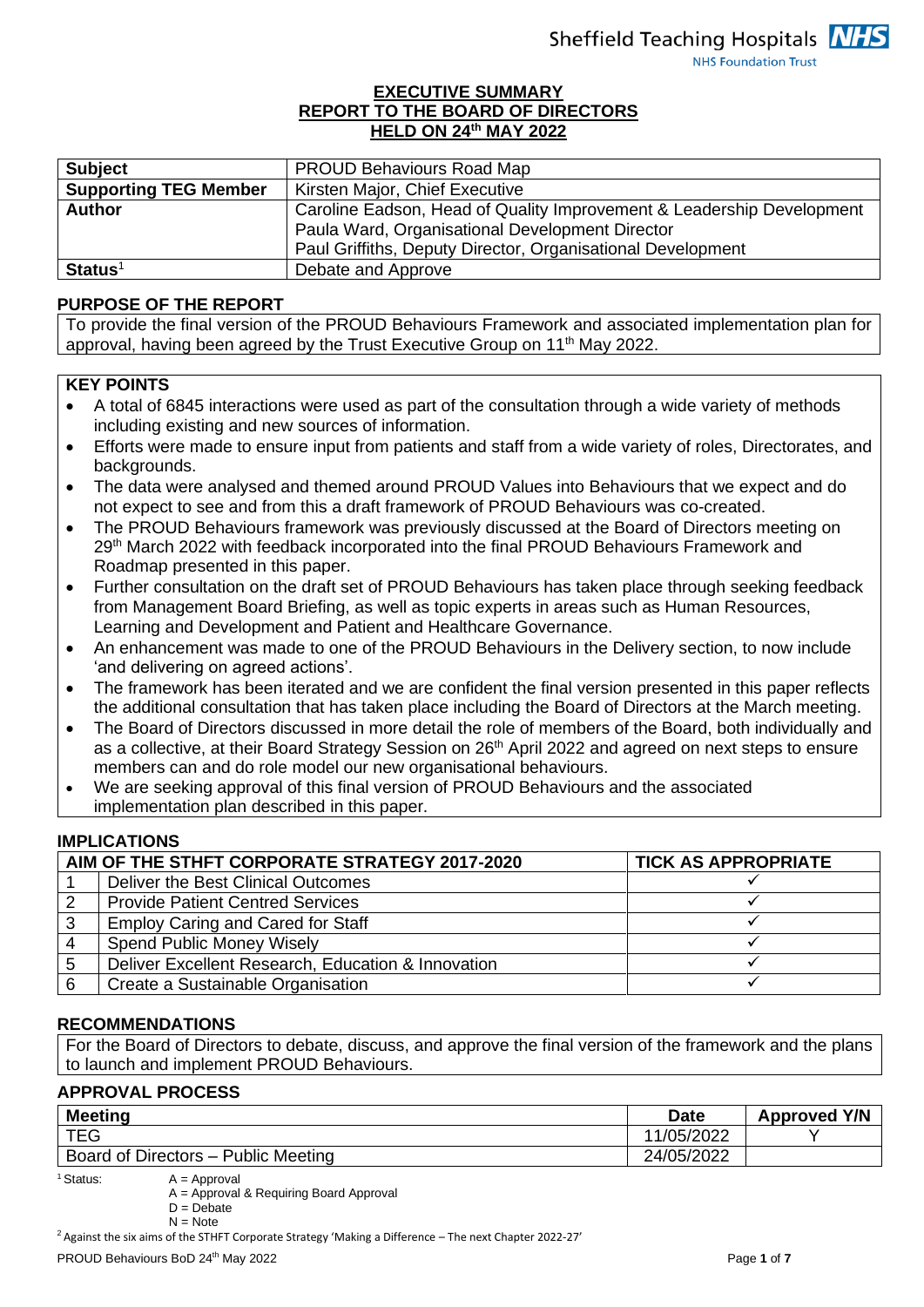## **1. Overview**

This paper provides an overview of the final version of the PROUD Behaviours Framework, created for Sheffield Teaching Hospitals (STHFT) and the associated implementation plan. This version was reached following a broad consultation using 6,845 interactions and then subsequent iterations of the framework with input from a range of stakeholders. It was most recently presented to the Board of Directors on 29<sup>th</sup> March 2022, and TEG on 11<sup>th</sup> May 2022 with refinements made following this.

## **2. PROUD Behaviours Framework**

Associated with each PROUD Value there is a list of behaviours that we expect to see at STHFT and those we do not expect to see. The final version is as follows:

## **Patient First**

Ensure that the people we serve are at the heart of all that we do

| We expect to see                                                                      | We don't expect to see                                                                                                 |
|---------------------------------------------------------------------------------------|------------------------------------------------------------------------------------------------------------------------|
| Polite staff who introduce themselves                                                 | Patients being ignored, feeling like a                                                                                 |
| and their role and say 'hello' in a friendly                                          | nuisance, or spoken about as if they are                                                                               |
| manner.                                                                               | not there.                                                                                                             |
| Patients treated as partners in their care,                                           | A lack of communication or explanation                                                                                 |
| and staff going the 'extra mile' to help                                              | to patients, families or carers about what                                                                             |
| patients.                                                                             | is happening.                                                                                                          |
| Kindness and care with attention paid                                                 | Feedback from patients, families or                                                                                    |
| to individual needs.                                                                  | carers not listened to or acted upon.                                                                                  |
| Patients treated with dignity and their<br>care is discussed with them.               | People treated unfairly because of their<br>culture, gender, religion, age, race,<br>sexual orientation or disability. |
| Compassion shown to patients<br>at all times, through listening and<br>understanding. | Loud, inappropriate and irrelevant<br>conversations within earshot of patients.                                        |

**PROUD TO MAKE A DIFFERENCE** SHEFFIELD TEACHING HOSPITALS NHS FOUNDATION TRUST

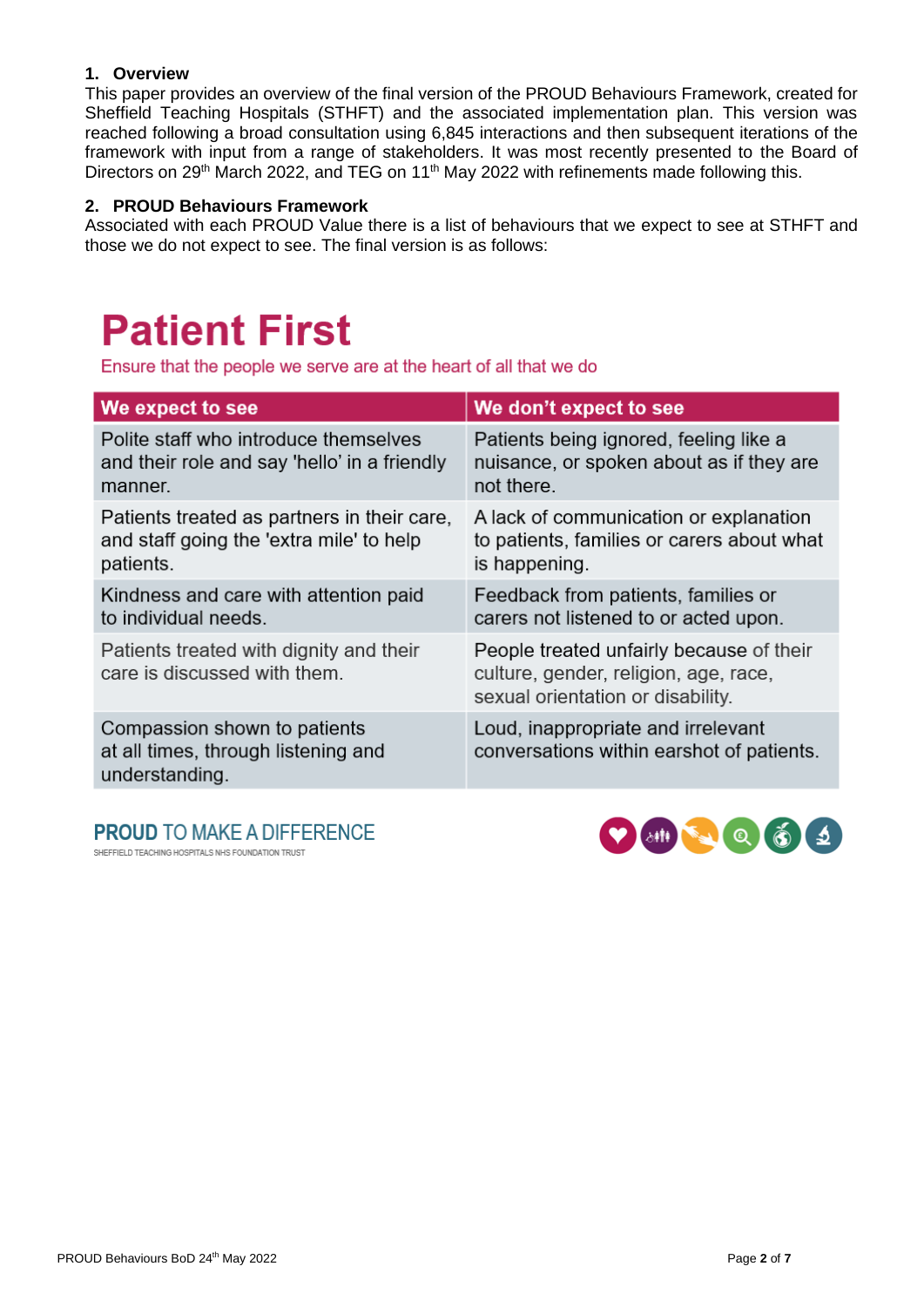## **Respect**

Be kind, respectful to everyone and value diversity

| We expect to see                                                                                                                                                          | We don't expect to see                              |
|---------------------------------------------------------------------------------------------------------------------------------------------------------------------------|-----------------------------------------------------|
| Openness, honesty, and saying sorry                                                                                                                                       | Unnecessary hierarchy, treating each                |
| when needed.                                                                                                                                                              | other unfairly because of grade.                    |
| People treated fairly and paying attention                                                                                                                                | Aggressive, bullying behaviour                      |
| to individual needs.                                                                                                                                                      | that intimidates.                                   |
| Listening, encouragement and support                                                                                                                                      | People being rude, unkind, or                       |
| shown to others with compassion.                                                                                                                                          | disrespectful.                                      |
| People treated with dignity and<br>respect regardless of their culture,<br>religion, age, race, sexual orientation or<br>disability and value everyone's<br>contribution. | A lack of willingness to address poor<br>behaviour. |
| An inclusive leader who trusts and                                                                                                                                        | Undermining behaviour and devaluing                 |
| ensures the whole team are involved.                                                                                                                                      | the efforts of others.                              |

## **PROUD TO MAKE A DIFFERENCE**

SHEFFIELD TEACHING HOSPITALS NHS FOUNDATION TRUST



## **Ownership**

Celebrate our successes, learn continuously and ensure we improve

| We expect to see                                                                                                        | We don't expect to see                                                                                     |
|-------------------------------------------------------------------------------------------------------------------------|------------------------------------------------------------------------------------------------------------|
| People treat mistakes as an opportunity<br>to learn.                                                                    | Unwillingness to change or develop.                                                                        |
| People getting the basics right such as<br>appearance in line with the dress code<br>policy and displaying an ID badge. | People being quick to apportion blame<br>and judgement on others when things go<br>wrong.                  |
| Behaviour that is consistent, even when<br>people are busy.                                                             | Ineffective communication<br>with colleagues, patients, families or<br>carers.                             |
| Prioritisation of the health and wellbeing<br>of all our people, at all times.                                          | People who don't take responsibility.                                                                      |
| Ambitious goals, realistic plans to<br>achieve them and clarity over who will do<br>what.                               | Problems that are dismissed, ignored or<br>avoided instead of being recognised,<br>assessed and addressed. |

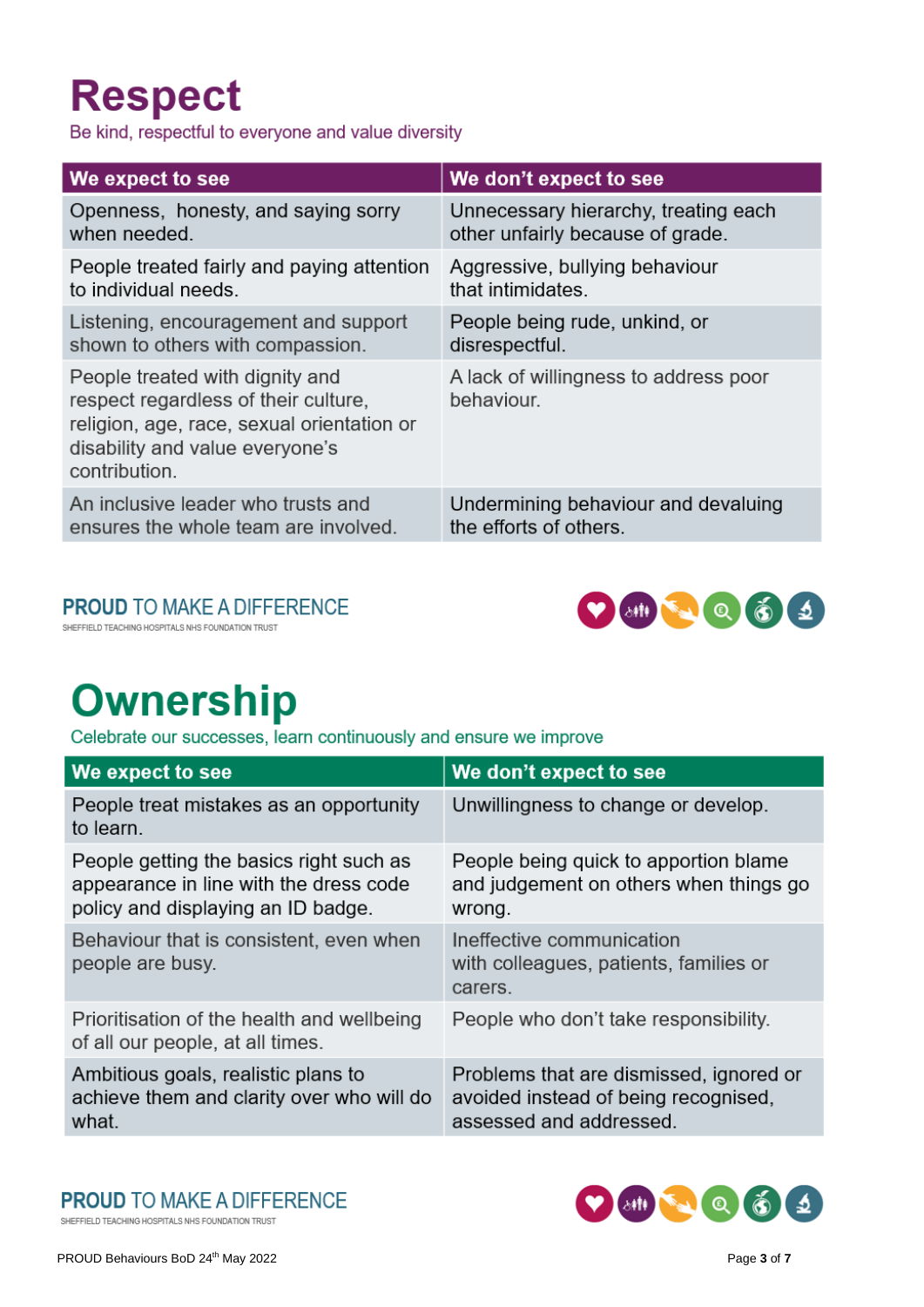# **Unity**

Work in partnership and value the roles of others

| We expect to see                                                                                         | We don't expect to see                                                               |
|----------------------------------------------------------------------------------------------------------|--------------------------------------------------------------------------------------|
| Trusting and supportive behaviour to<br>colleagues at all times.                                         | A lack of openness and transparency.                                                 |
| Kind and caring behaviour to each other,<br>paying attention to individual needs.                        | People being self-important, failing to<br>listen and being disinterested in others. |
| Encouragement for others on the team<br>and working together in the spirit of<br>continuous improvement. | People being left behind if things<br>haven't gone well.                             |
| People who ensure others get the<br>support and help needed to do a great<br>job.                        | Work left for others to do.                                                          |
| People who work to create a healthy and<br>productive working environment.                               | Gossiping about colleagues.                                                          |

## **PROUD TO MAKE A DIFFERENCE**

SHEFFIELD TEACHING HOSPITALS NHS FOUNDATION TRUST



## **Delivery**

Be efficient, effective and accountable for our actions

| We expect to see                                                                                                                       | We don't expect to see                                                                                         |
|----------------------------------------------------------------------------------------------------------------------------------------|----------------------------------------------------------------------------------------------------------------|
| Leaders who inspire the team and ensure<br>that work is shared out in a fair and even<br>way.                                          | Communication by any method that is<br>ineffective, confusing, unclear or hard to<br>understand.               |
| Staff who go out of their way to help<br>make a difference.                                                                            | Failure to take reasonable steps to meet<br>patient needs and expectations.                                    |
| Patient safety as a priority at all times<br>with systems and processes designed to<br>support this with the team.                     | Cynicism and pessimism.                                                                                        |
| Staff stepping up to tackle challenging<br>tasks head on, through effective and<br>efficient work and delivering on agreed<br>actions. | Wasteful practice or ineffective use of<br>resources.                                                          |
| People setting clear expectations for<br>individuals and teams and reviewing<br>progress against these.                                | Lack of attention to the things that matter<br>and make a difference, behaving with<br>apathy and complacency. |
|                                                                                                                                        |                                                                                                                |

**PROUD TO MAKE A DIFFERENCE** 

SHEFFIELD TEACHING HOSPITALS NHS FOUNDATION TRUST

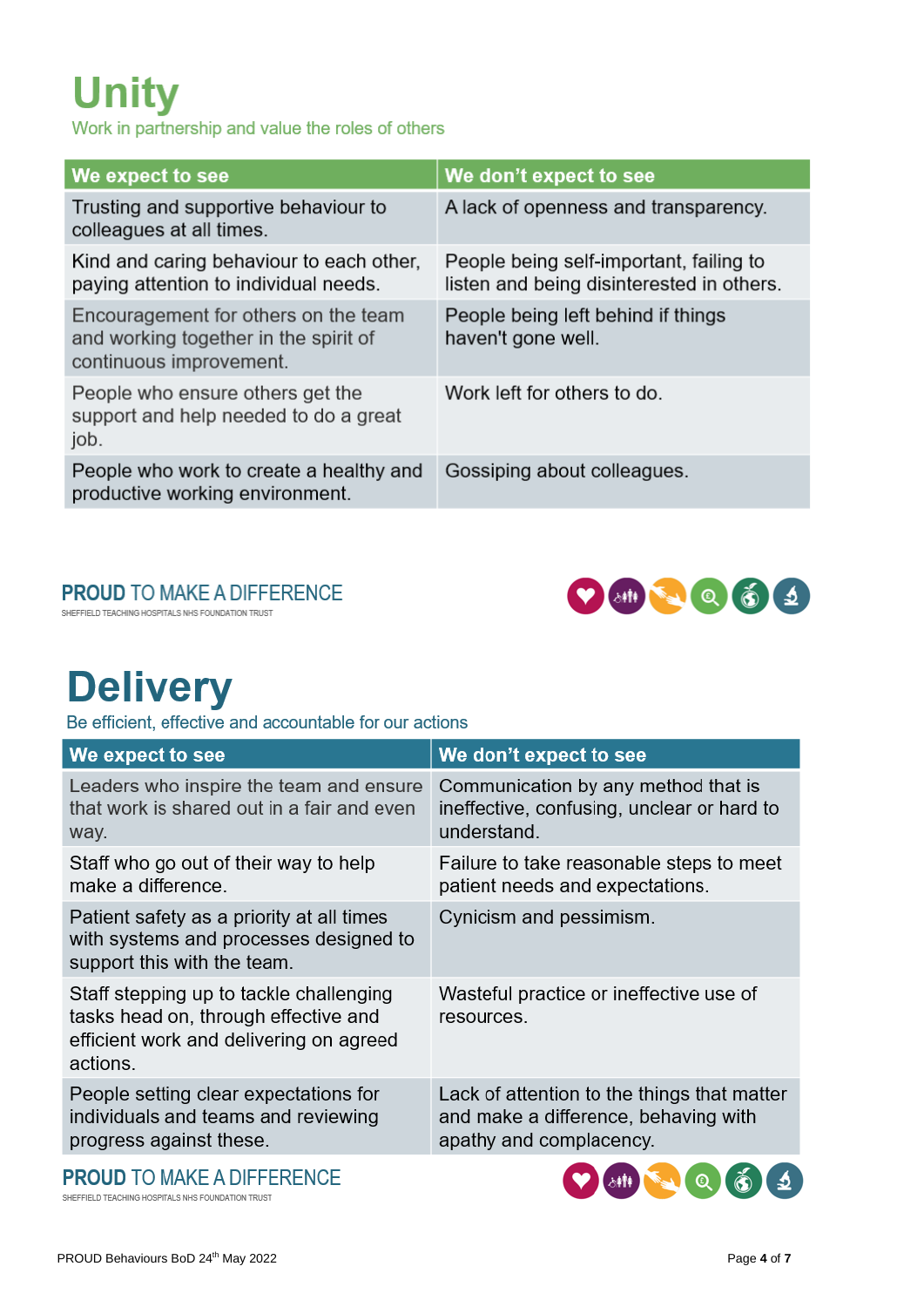## **3. Launch**

PROUD Behaviours will be launched during the week commencing 20<sup>th</sup> June 2022. Activities throughout the week will include:

- An email from central communications to launch the framework and circulate a PROUD Behaviours Managers' Pack, designed to help managers lead their teams into living PROUD Behaviours. The pack includes activities, examples and exercises for teams and individuals to undertake that will help them think about the behaviours they do routinely and those they may need to work on.
- Distribution of STHFT branded posters and flyers to Clinical and Corporate areas across all sites including Community.
- As part of this distribution, talking to staff about what the PROUD Behaviours are and how colleagues may apply them both as individuals and within teams, with feedback gathered to share across STHFT through further communication updates.
- Use the information gathered to share a snippet each week from central communications for six weeks following the launch week, about how teams intend to use the framework, to help bring it to life and support practical application and adoption.
- Materials will include examples of what PROUD Behaviours look like in action.

## **4. Implementation**

Through consultation feedback has been provided on the implementation of PROUD Behaviours, with some clear themes emerging for consideration and action. A plan has been formulated taking the feedback into account. A two-phased implementation is recommended. Phase one will focus on PROUD Behaviours for staff and the second, a public facing approach including how we expect patients, relatives, carers, and visitors to behave, and to share the behaviour they can expect to receive from staff. Following the launch key activities in phase one (June to September 2022) will include:

- Integrating PROUD Behaviours into existing and new training programmes for example JSET, LEAD and continuing within Human Factors.
- Sharing PROUD Behaviours at Corporate Induction.
- Making the Managers' Pack and any additional supporting interventions and materials available to existing managers and within the LEAD: New Managers' Programme.
- Describing the tools and materials available to teams to explore what the PROUD Behaviours mean to them and how they can embed most effectively at that local level.
- Asking all Directorate teams to include a slot on PROUD Behaviours at Directorate and Team meetings with help available from the Organisational Development Department as required to support teams in these conversations, to enable embedding PROUD Behaviours at local level.
- Holding monthly drop-in sessions for managers and leaders to discuss how to use the materials with teams and seek advice, support, or facilitation to embed PROUD Behaviours.
- Facilitation of a PROUD Behaviours session for the Board of Directors at a Board Development Day
- Integrating PROUD Behaviours with STHFT policy will be important to ensure that PROUD Behaviours is consistent with such expectations outlined in relevant policy documents, for example including them in the new Acceptable Behaviour at Work Policy and supporting information.
- Sharing PROUD Behaviours with Human Resources Business Partners with follow-on work to incorporate in future policy refresh work.
- Integrating PROUD Behaviours into recruitment processes and the upcoming review of the Recruitment and Selection Policy and training, so that employees have a clear indication of the behaviours expected when working for STHFT.
- Using data to understand where teams have higher rates of serious incidents and exploring the relationship between behaviours and these incidents, bringing the framework to the fore.
- Ensuring staff are supported and empowered to challenge or escalate where PROUD Behaviours we do not expect to see are observed. Human Factors training is currently underway at STHFT which is helpful to train hundreds of staff when and how to do this. The training specifically references that the PROUD Behaviours Framework is under development and makes clear links between this and the course content. This training will expand in the summer through a 'train the trainer' approach.
- Recognition that some staff may have difficulty always being able to display all the behaviours all the time, for example those with autism or mental health disabilities such as depression or anxiety which can impede communication with staff and patients. This will be made clear at outset in the PROUD Behaviours Managers' Pack.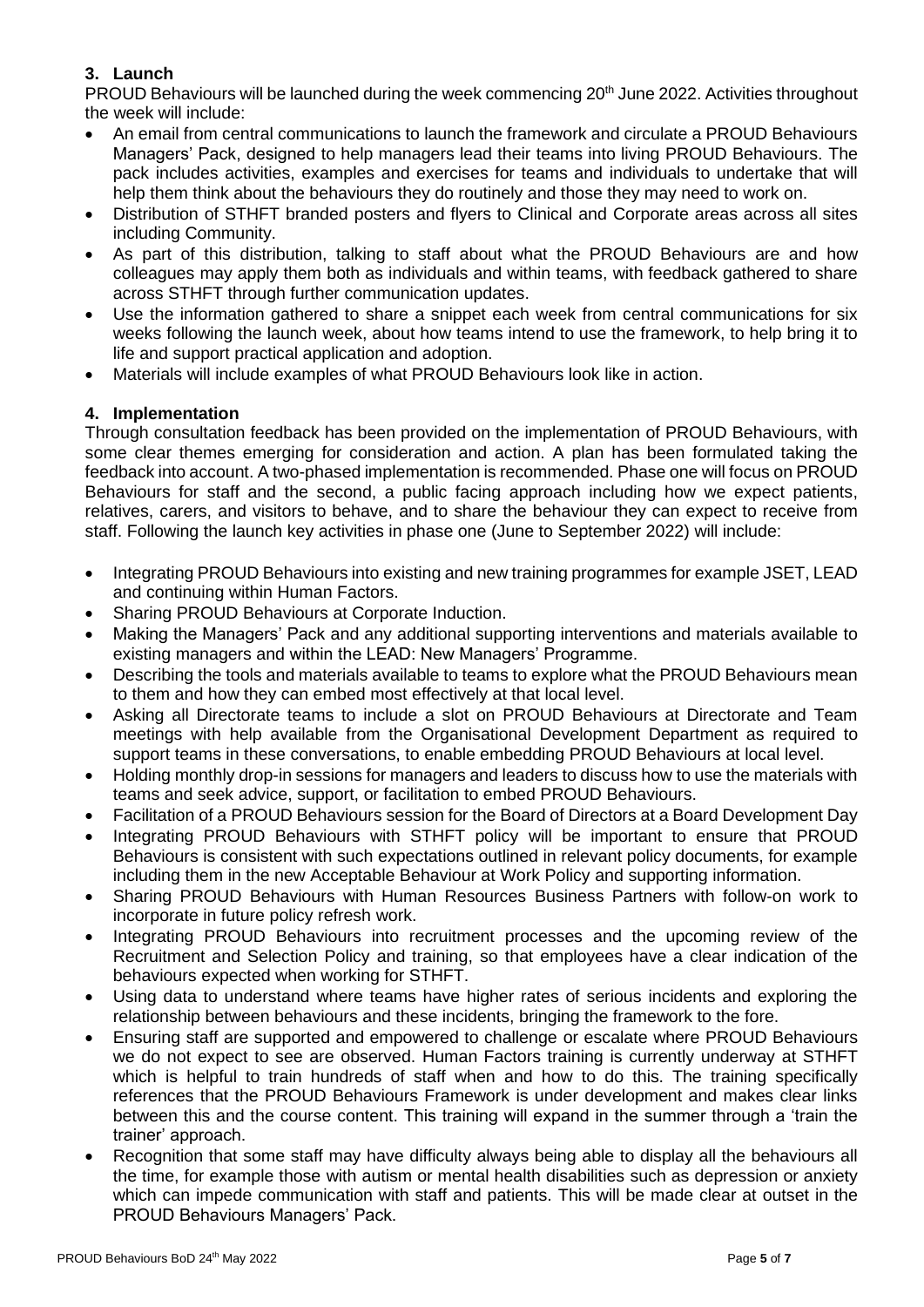Successful implementation of PROUD Behaviours will be achieved through a wide range of conversations, activities, actions, and behaviour change with the key being to enable managers and leaders to own and embed PROUD Behaviours locally. The activities descried above will aim to do just this.

Phase two of the implementation plan will take place in the latter part of 2022 (September to December 2022) and will focus on setting behavioural expectations for patients, carers, relatives, friends, families, and other visitors to STHFT. A detailed plan for this phase will be created and could include:

- Posters with PROUD Behaviours displayed in multiple areas around STHFT, including within public and patient only areas.
- Communication on the STHFT Internet and Facebook page about PROUD Behaviours.
- Links and references to PROUD Behaviours within communication to patients (e.g., letters or via apps).
- The use or integration of PROUD Behaviours into STHFT patient feedback surveys where appropriate.
- Making this framework explicit when working with patients on behavioural contracts. Identification of these patients is underway.

Embedding a set of PROUD Behaviours will take time, patience, support, and challenge to become part of the way people work across STHFT. These initial steps will begin this process of embedding and will be built upon, developed, and executed through 2022/23.

## **5. Care Quality Commission (CQC) Report**

The April 2022 CQC report for STHFT provided a rating of 'Requires Improvement' and within this there were areas for improvement where immediate action was required. Whilst specific programmes of work are taking place to address these improvement actions, there are some actions that the launch, implementation, and adoption of PROUD Behaviours will strongly support, for example:

- *"The service must ensure that systems or processes are established and operated effectively."* (STHFT CQC Report, 05/04/22, page 6).
- *"The service must ensure service users are treated with dignity and respect, ensuring the privacy of the service user."* (STHFT CQC Report, 05/04/22, page 8).
- *"The service must improve lessons learned and the sharing of lessons learned amongst the whole team and the wider service."* (STHFT CQC Report, 05/04/22, page 8).
- "*The trust should continue to embed assurance processes and mechanisms in the department to make improvements to patient care and experience."* (STHFT CQC Report, 05/04/22, page 10).
- "*The service should have a vision and strategy in place to set out achievable aims and objectives for the department to work towards." (*STHFT CQC Report, 05/04/22, page 10).

These are just some examples and the connection between CQC improvement work and PROUD Behaviours will be closely monitored through the rest of 2022 to ensure the programmes of work are aligned and mutually supportive.

## **6. Measures**

How this is launched and implemented will be crucial to successfully embedding PROUD Behaviours, emphasising the responsibility of all staff to demonstrate PROUD Behaviours. Several process measures will be tracked throughout the launch and implementation to ensure the plan is carried out. These will include:

- Number of departments materials are delivered to.
- Number of training courses PROUD Behaviours is referenced in and accessed.
- Number of Trust policies that refer to PROUD Behaviours either directly or in supporting materials.
- Number of places at which the framework sits for sharing as 'business as usual,' such as Corporate and local inductions.
- Number of Directorates that have discussed PROUD Behaviours within a Directorate or Team meeting.
- Number of attendees at the PROUD Behaviour drop-in sessions.